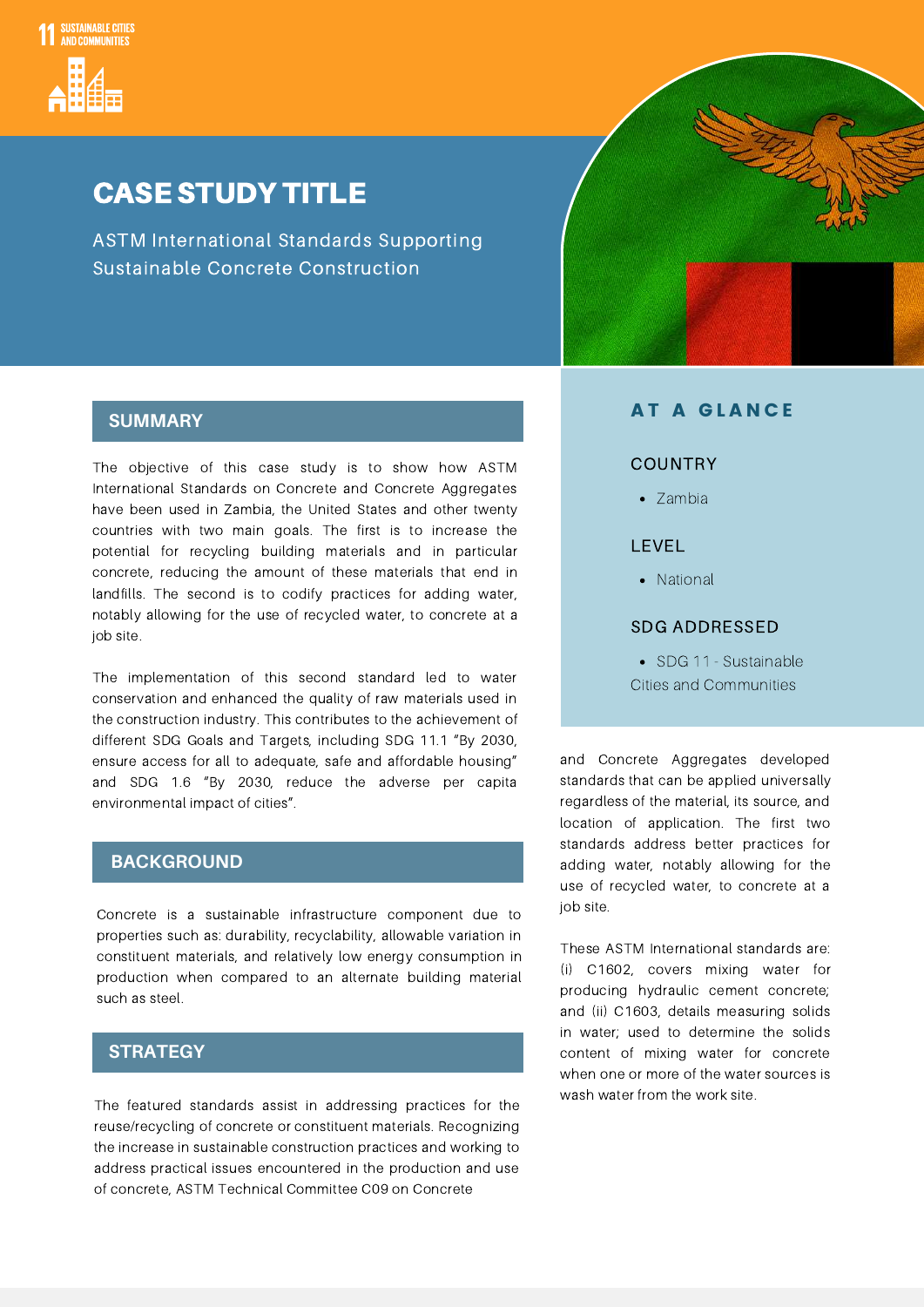

### S**ST**t **R**r **AT**a**EG**t **<sup>Y</sup>**egy

The second two ASTM International standards address the use of recycled industrial materials in concrete production. They are:

(i) C1697, covers blended supplementary cementitious materials for use in concrete or concrete production. These supplementary materials include the reuse of industrial materials which improves workability, cohesiveness, finish and durability while consuming less energy, improving efficiency and enhancing building performance; and

(ii) C1798 covers the use of returned fresh concrete for use in new batch ready-mixed concrete.

# $R$ **ESULTS & IMPACT**

The new standard allows industry to develop a more sustainable construction practice, in which millions of cubic yards of concrete can now be recycled in a way that is safe for end-users and provides a more conscious approach to environmental stewardship.

Further, the standard creators enhanced environmental stewardship due to: reused materials that might otherwise be placed in landfills, and water conservation on account of acceptable use of recycled water on the job site. Zambia's experience confirms the aspects of lower costs and environmental stewardship while also pointing to sustainable construction. In Zambia, the National Construction Council compels the national standards body, the Zambia Bureau of Standards (ZABS), to identify standards needed for the construction industry rather than allowing industry to self-identify needed standards.

For this reason ZABS has adopted C1697 and C1603. With respect to ASTM C1697, the diversification in the use of different raw materials in the Zambian Construction Industry to enhance cohesion and durability in the formulation of mortar or concrete led to the adoption of the standard to ensure the quality of materials used.

Regarding ASTM C 1603, the standard was adopted to ascertain the content of impurities (solids) in the water to ensure quality raw materials are used by industry The use of these standards promotes the recycling of the materials to be used in the construction industry. This has the effect of reducing the number of landfills and supports environmental preservation (land and water bodies).